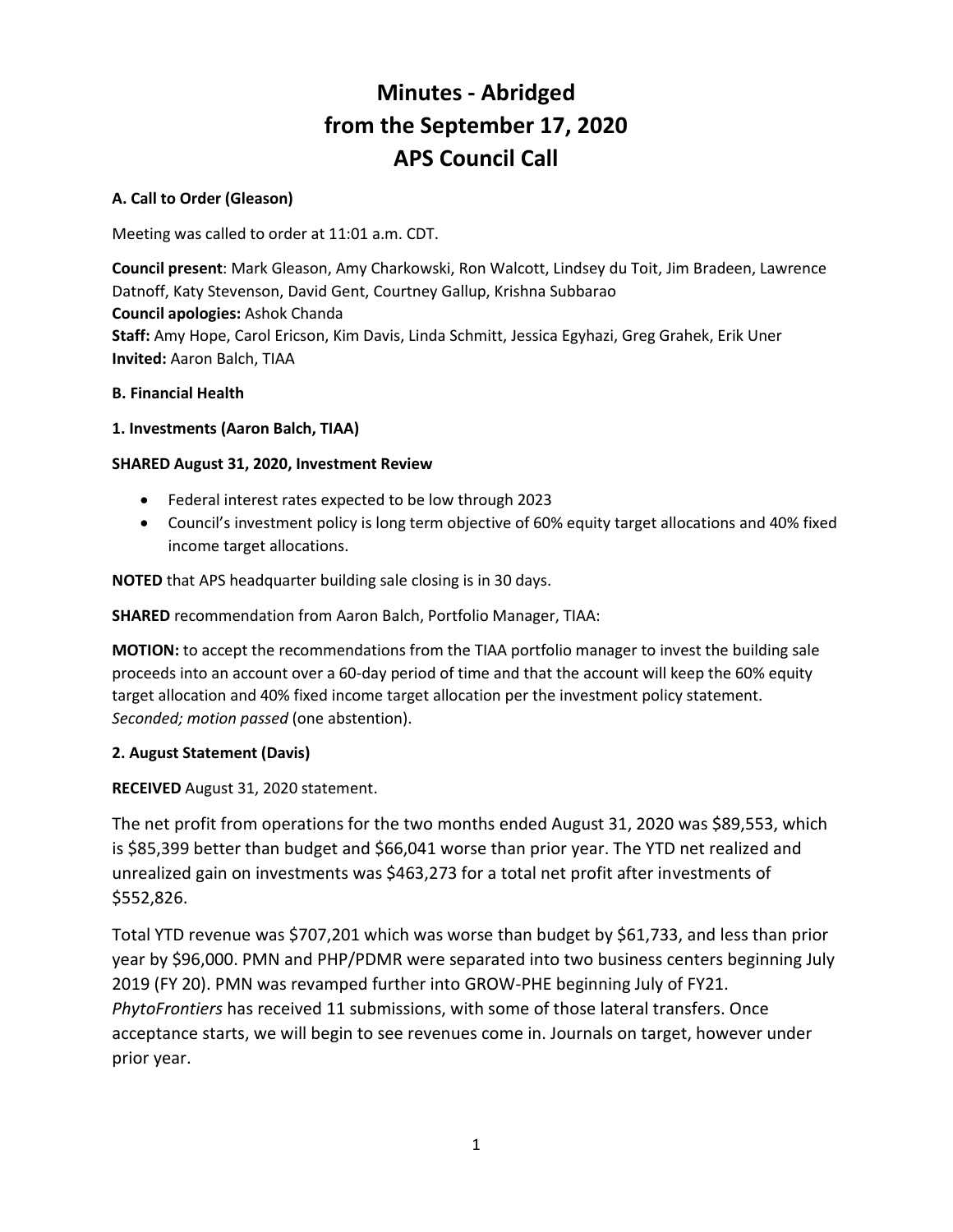Total YTD operating expenses were \$617,648 which is \$85,399 better (lower) than budget and \$29,959 better (lower) than the prior year. The IYPH video production was paid for in August, pushing the innovation department over budget.

After Investment gains of \$463,273 the Operating Profit after investments is \$552,826.

Most business centers showing net profit on target or favorable to budget. *PhytoFrontiers* is just starting and has not yet received payments on first four papers. GROW-PHE will soft launch in October and has contract income from partner coming later this year. APS PRESS income is down but running near net bottom line surplus target.

**NOTED** that staff is looking into hiring a Director of Education in the future – this person would help us do a better job of watching trends in the education that we provide to our members (e.g. adult learning styles, learning objectives for all our programs, and creating content against those objectives, online learning skills). Would also integrate components of information we currently have and help us utilize content we already own and to provide better resources on how we deliver education to members.

## **3. 2021 Dues Recommendation (Datnoff)**

The U.S. Consumer Price Index (CPI) average for the past 12 months is.6%. This is lower than last year at 1.6% and significantly lower than 2 years ago at 2.6%. The recommendation is to increase dues by the .6% and round to the nearest dollar. By making smaller increases each year, you continually build income and members don't usually notice a small due increase each year.

| Regular                | \$91  |
|------------------------|-------|
| <b>Early Career</b>    | \$62  |
| Student                | \$38  |
| Sustaining Assoc 1-100 |       |
| employees              | \$690 |
| Sustaining Assoc 101+  |       |
| employees              | \$930 |

The 2021 dues are proposed accordingly:

APS defines [Early Career](https://www.apsnet.org/members/community/join/Pages/EarlyCareer.aspx) status as any person working professionally, including those in a post doctorate position, and within 5 years of graduating with a bachelors, masters, or doctorate degree. Early career membership status is available for 5 years total.

**RECOMMENDATION** from Finance Advisory Committee (FAC) to increase dues across all categories (Regular, Early Career, Student, Sustaining Associate) by 0.6% effective January 1, 2021 in accordance with APS Constitution.

After further discussion, consensus from Council to not raise dues.

**MOTION**: to *not* raise dues across all categories for 2021 and to retain rates at:

• Professional \$90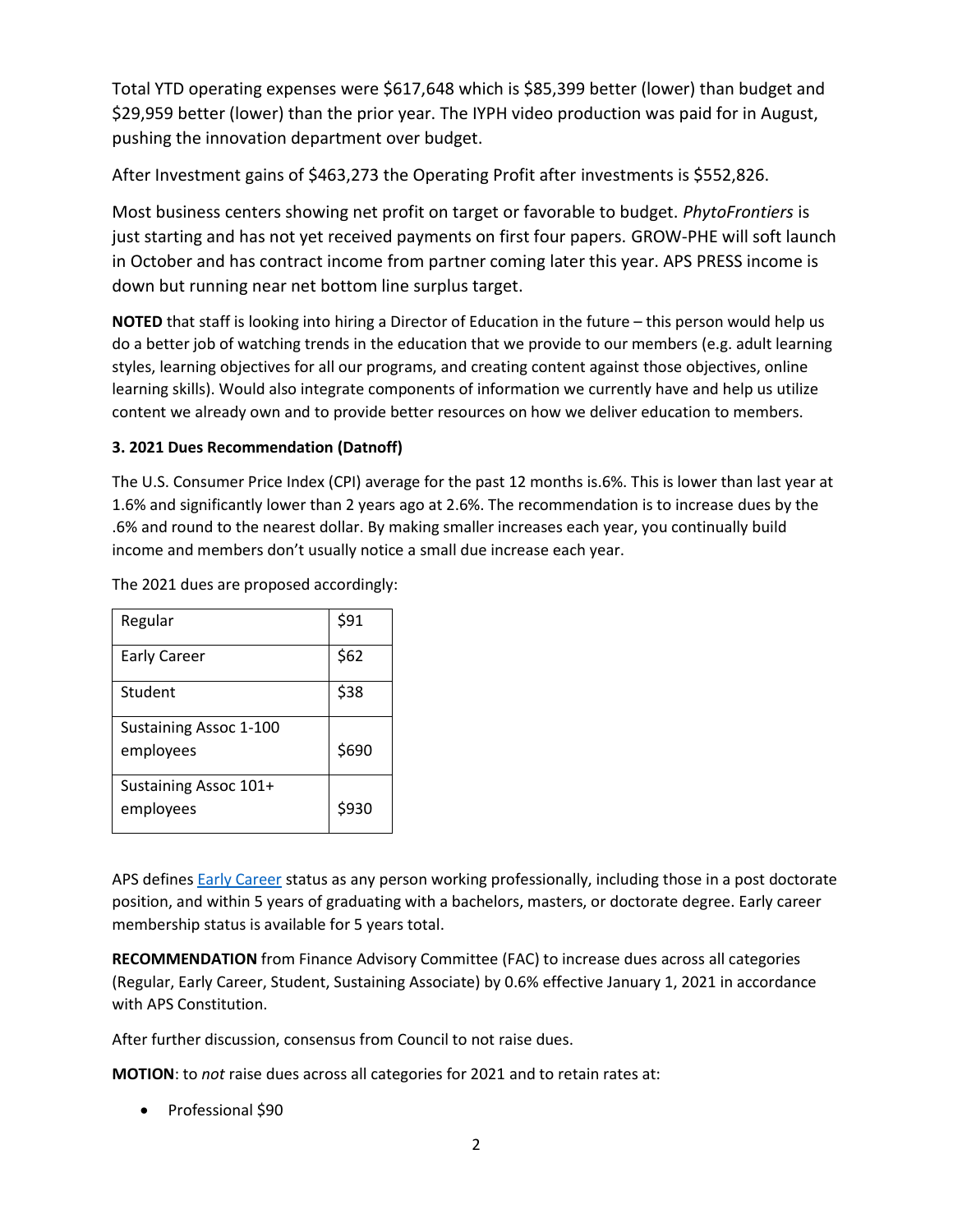- Early Career \$61
- Student \$37
- Sustaining Assoc (1-100 employees) at \$680 and Sustaining Associate (101+emplyees) at \$920. *Seconded; motion passed.*

**NOTED** that staff will communicate to members about not increasing dues for 2021.

## **C. Journals Strategy (Grahek/Subbarao)**

#### **COVID impact on research and budgets:**

- *GROW* soft launch in October. Have approximately 700 webcasts up now and are tweaking site. Revenue won't come from subscriptions anymore. Funding will come from production fees, author fees, and sponsorships.
- Will have *GROW* Manual of Operation draft from Task Force for Council to review and approve.
- Submissions up 5.7% in 2020 (2597 submissions Jan-August 2020).
- Submission trends since March 2020, showed spikes in submissions, in part due to the pandemic shelter in place. In the past few weeks have begun to see a decrease in submissions. Overall, we are still doing okay compared to last year, but we expect submissions to decline.

#### *PhytoFrontiers™* **Progress:**

- 16 submissions or lateral transfers since July 2020
- 4 accepted papers through Sept 15
- 3 rejected papers through Sept 15
- Survey of transfer rejections (Oct 2020)

#### *MPMI* **Transition to Gold Open Access (OA)**

- Page fee change to APCs happened in July
- Communications ongoing Web of Science blast in Sept.
- 2021 Renewal Billing stopped in Sept.
- Outsource editing in Oct.
- First OA issue January 2021 (end of December published and available)
- Goal of 30% to 40% increase in published papers. Has not happened to date, working with EIC and MPMI President to ensure they communicate with their membership to embrace this journal as their own and help to increase submissions. Holding MPMI webinars that have been well attended and received.

#### **Overall Challenges:**

- *MPMI* submissions remain flat
- Gold OA Journal fee waivers
- Web of Science Journal impact factors have not happened yet for *Phytobiomes* and *PHP*
- 2021 renewals of subscriptions have gone out 2020 fee hold offer if they pay before 2020 rate is held. Big Brazilian consortia that gets APS journals, won't get *MPMI* this year as it's going OA. Is over \$100K revenue for us. Contacted by our agent in May that Brazilian economy is in rough shape due to pandemic and are asking for relief. Waiting for direction on subscription and contractual agreement. Agreed to discount. Libraries are in tough shape due to budgets. Will know more in January and will keep Council informed.